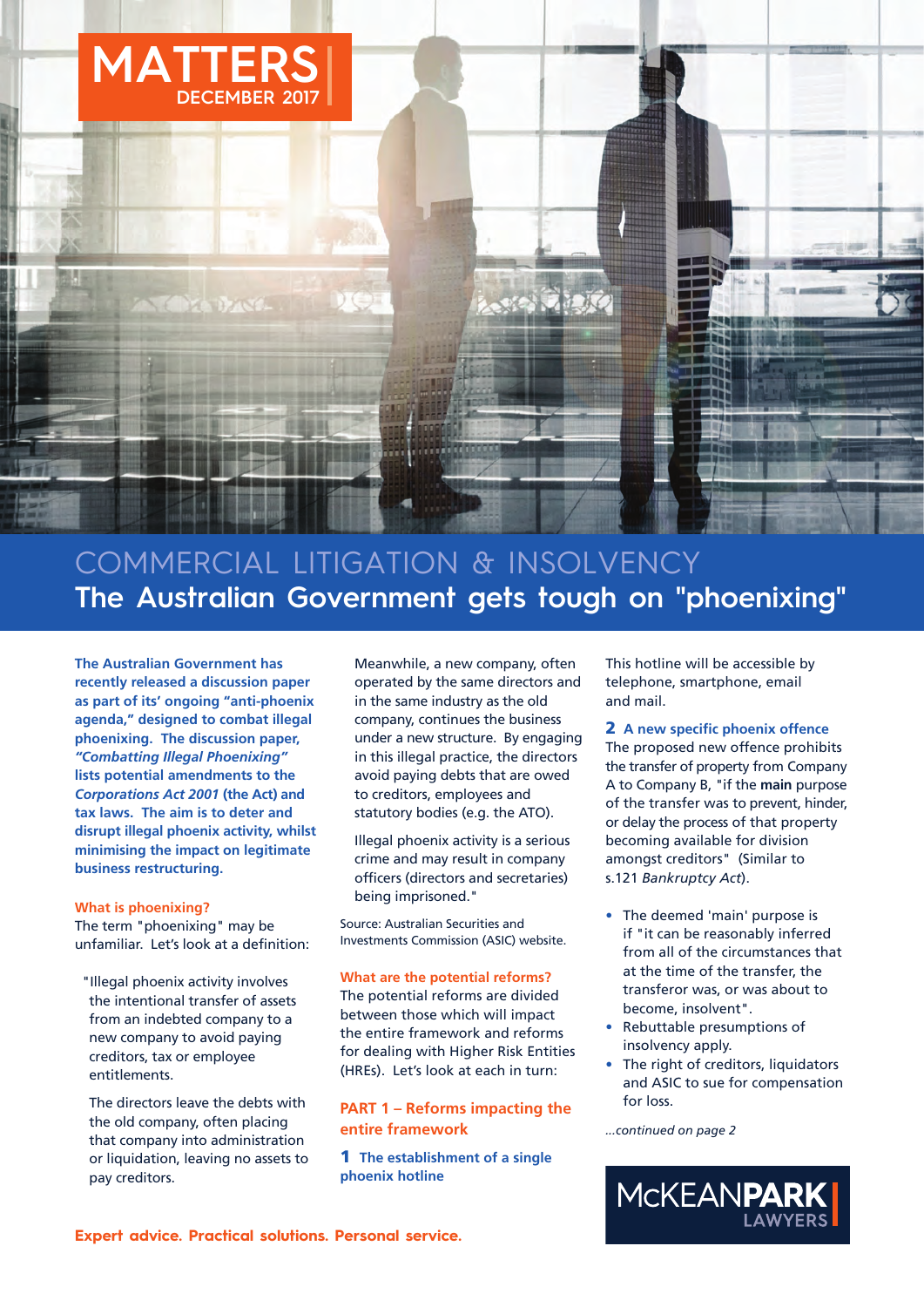#### *...continued from page 1*

- Extends liability to those engaged in the conduct and those knowingly involved (under s.79).
- Provides ASIC a right to issue a notice requiring delivery of the property or payment of value. Onus on recipient to apply to court to set aside. Avoid court recovery costs.

## **3 Existing Act breaches will be**

**designated as phoenix offences** This may result in a director being deemed a "Higher Risk Entity" (See Part 2).

## **4 Impact on directorships, including appointments and resignations**

- A potential new abandoning offence may be created.
- A failure to lodge an ASIC notice in 28 days will deem directors liable to the date of lodgement.
- Resignation of sole directors will be ineffective. This will limit the ability to resign only after replacement director(s) or company affairs are wound up.

## **5 A restriction on voting rights**

External administrators will be required to disregard related creditor votes in relation to resolutions to remove or replace them.

## **6 Extension of promoter penalties**

- Existing laws to deter "tax exploitation schemes" will be extended to include activities designed to avoid tax obligations.
- Extends liability to those involved in the design, marketing and implementation of the activity.

## **7 The Director Penalty Notice (DPN) regime will be extended**

This will give the ATO a right to issue DPNs for unpaid GST liabilities (previously limited to unpaid CGT and SGC liabilities).



## **8 The ATO's right to recover unpaid**

**security deposits will be enhanced** The ATO will be able to recover unpaid security deposits by issuing garnishee notices on third parties (previously only available to recover unpaid actual liabilities).

## **PART 2 – Dealing with Higher Risk Entities (HREs)**

These reforms will target egregious phoenix operators. The focus will be on prevention and early intervention, rather than enforcement "after the event".

## **9 A 2-tiered approach to targeting HREs will be implemented**

## **1st Tier: Designation as HRE**

- An objective threshold test is proposed.
- An automatic HRE designation will be made if a previous disqualification exists from managing a corporation, being an officer of 2 or more companies in liquidation in last X number of years (\*no. of years not yet determined), a failure to produce adequate books and records, or where a s.533(1) report has been lodged.

## **2nd Tier: Declaration as High-Risk Phoenix Operator (HRPO)**

- This will be assessed on a case by case basis, with a right to review the decision.
- Where an individual is deemed an HRPO by the Commissioner of Taxation, there will be discretion to deem an associated company a HRPO as well.

## **10 Appointment of liquidators on a 'cab rank' basis for companies whose directors are HRPOs**

- An independent panel liquidator will be appointed to provide options to HRPO directors on their financial position.
- Alternatively, a government liquidator will be appointed to streamline all SME administrations.
- This will require the allocation of industry funding for low or no-asset companies to enable investigation and reporting.

## **11 Removal of the 21-day DPN compliance period**

This will result in immediate personal liability for HRPOs from the date of issue.

## **12 Power to not issue ATO refunds to HRPOs**

Tax refunds will be withheld until overdue lodgements and notifications capable of affecting liability are received by the ATO.

As at the date of writing, submissions were due to close on 27 October 2017. If implemented, the reforms will have significant implications for directors, creditors, accountants, lawyers and other advisers of companies experiencing financial distress. If you have any queries or wish or to discuss the potential impacts, please contact our Litigation & Insolvency team.



**Chantal Reigo, Partner** chantal.reigo@mckeanpark.com.au

## **STOP PRESS**

## **One year Bankruptcy Bill introduced**

A Bill to reduce the period of bankruptcy from three years to one year was introduced into Federal Parliament on 19 October 2017. As a part of the National Innovation Statement, this change hopes to strike a better balance between encouraging entrepreneurship and protecting creditors. This will have impacts for both bankrupts and creditors. Our Commercial Litigation & Insolvency team are available should you require advice in this area.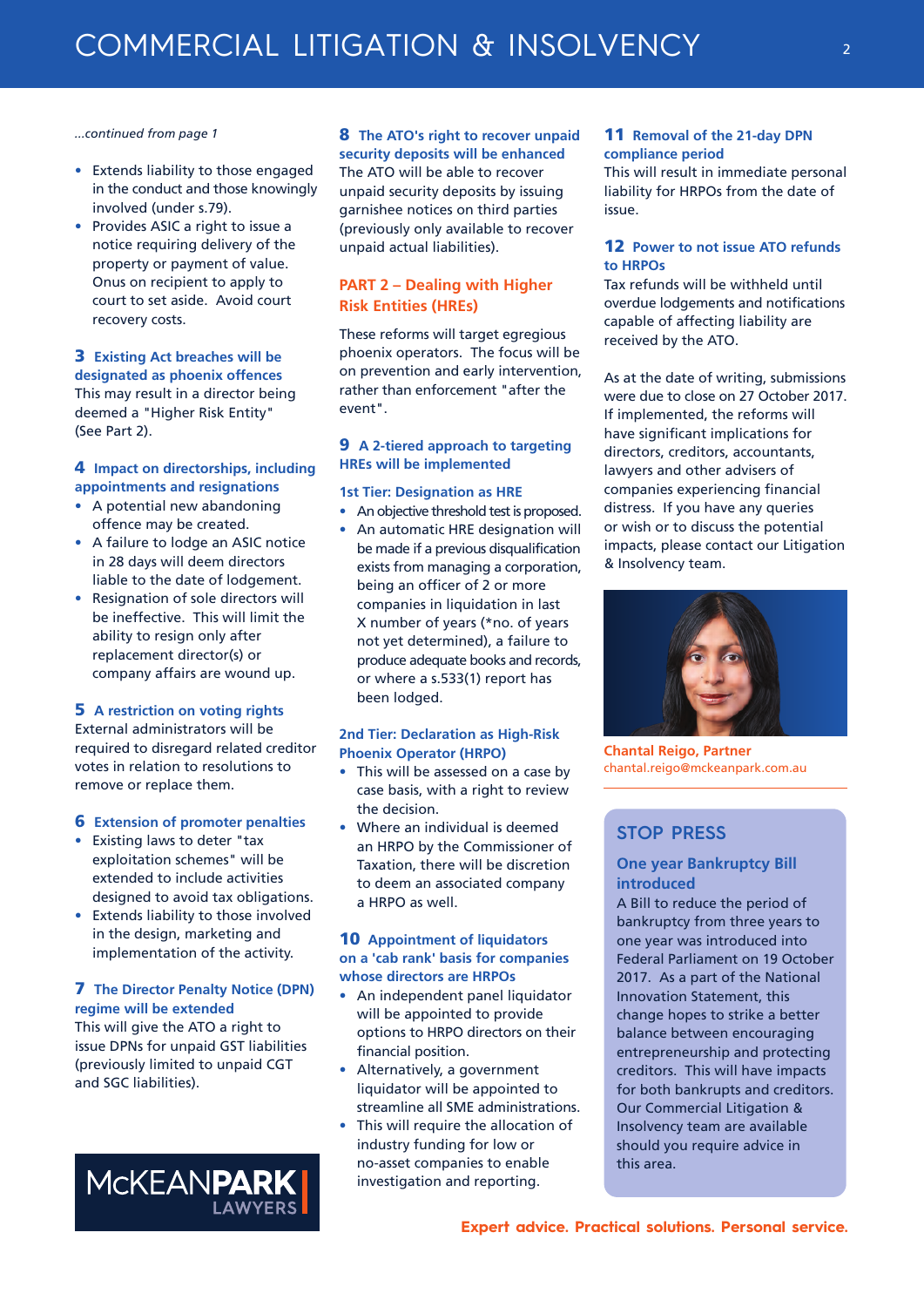# LEASING



## **The meaning of "retail" continues to grow**

**Most agents and landlord clients assume that the words "retail" and "retail premises" apply to what could be described as a retail shop. These are premises where goods or services are sold to ordinary domestic or household consumers.** 

#### **A new case redefines "retail"**

However, following the decision of Justice Croft of the Supreme Court (confirmed by the Court of Appeal) in *CB Cold Storage Pty Ltd v IMCC Group (Australia) Pty Ltd*, agents and landlords now need to very carefully consider whether the intended permitted use of their premises falls within the operation of the *Retail Leases Act 2003* (the Act).

#### **The "ultimate consumer" test**

The recent CB Cold Storage case and a growing body of case law confirms that the test for determining whether a particular supply is a retail supply is the "ultimate consumer test". That is, whether the goods or services are supplied to the ultimate consumer of those goods or services.

#### The Court noted that:

**1** The goods or services can still be supplied on a retail basis if they are supplied business to business; and

**2** Most (possibly all) services are retail.

#### **The CB Cold Storage case**

The CB Cold Storage case involved a gigantic warehouse with freezer storage capacity. The tenant held goods for various retailers in cold storage and arranged for delivery of batches of frozen products to those retailers, upon receipt of a delivery request.

The Court held that the logistical services offered by the tenant were retail services. This is on the basis that the ultimate consumers of those logistical services were the large retailers, who had their own frozen products stored at the premises.

## **What does this mean for agents and landlords?**

Accordingly, the Act can apply to premises from which goods or services are supplied business to business. This is provided that those goods or services are supplied to the ultimate consumer of those goods or services.

This may apply to services supplied business to business, provided that the services are not on-supplied. It may also apply to goods that are

supplied business to business, which are used as an input in the second person's business. As a result of the CB Cold Storage case, unless another statutory exclusion applies, warehousing and logistical businesses are likely to be treated as retail premises in the future.

#### **What should you do?**

There is likely to be a significant number of leases in the community that are regulated by the Act without the parties knowing. This may lead to a number of actions by tenants against landlords, where leases have been entered into with unintended consequences. If you are in any doubt, we advise that you contact our lawyers for clarification of your individual circumstances.



**Stephen Roache, Partner** stephen.roache@mckeanpark.com.au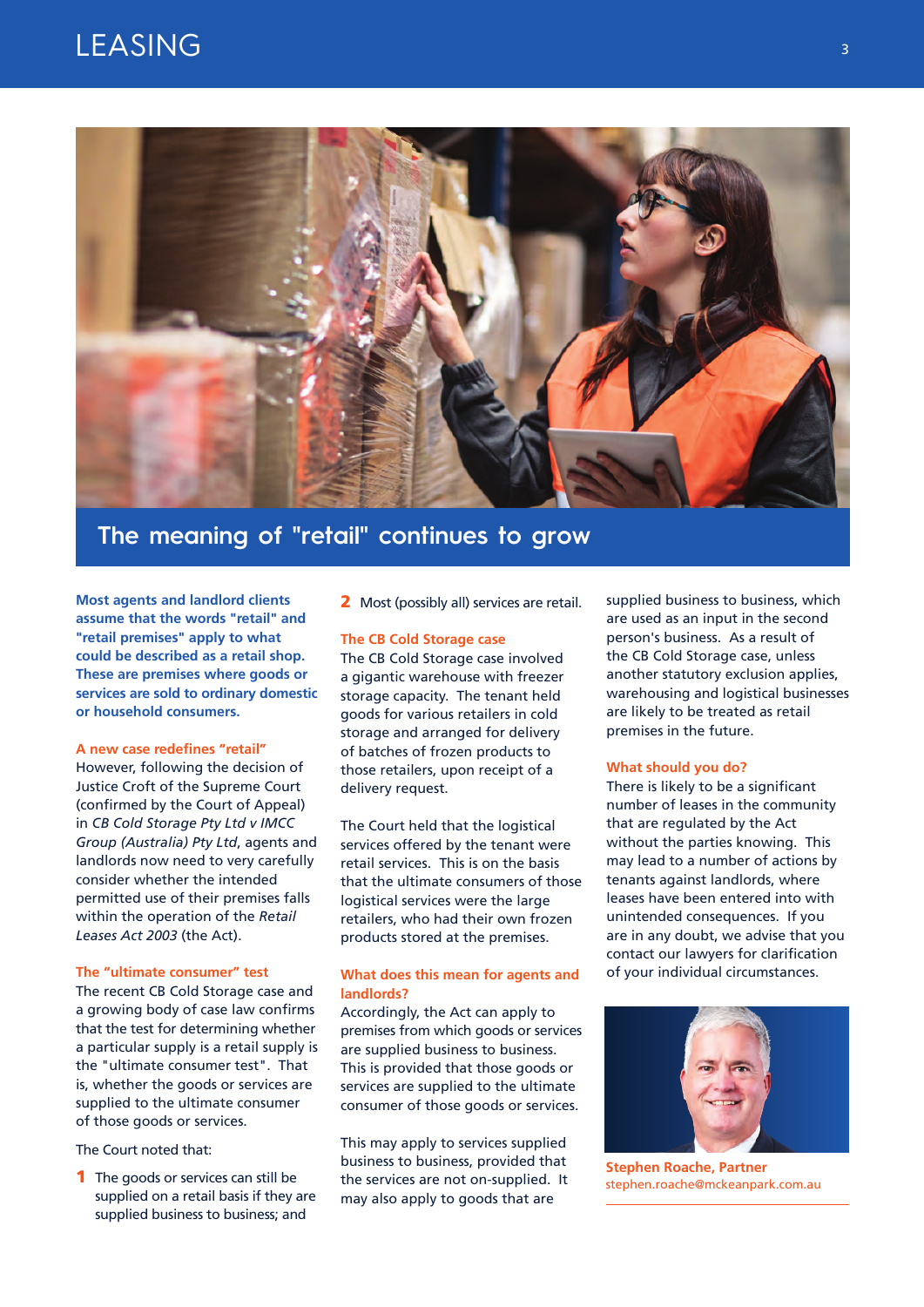# LEASING



## **Crown land leases – look before you leap**

**Public land (more correctly Crown land) is leased by clubs, associations, individuals and corporations more frequently than most people realise. This occurs because Government and various committees of management cannot develop and operate all Crown land sites. Rental funds also assist in the development of sites the Government operates.** 

#### **Who makes the rules?**

The Department of Environment Land Water and Planning (DELWP) publishes papers outlining the policies to be adopted in Crown land leases. These papers also detail warnings to potential Crown land tenants as to what a lease of Crown land may require of them.

#### **The governing legislation**

The key legislation relating to commercial leases is the *Retail Leases Act 2003* (the Act). The Act is a relatively new scheme designed to enhance the certainty and fairness of retail leasing arrangements.

The Act outlines the dispute resolution mechanisms available on leases of retail premises. It also controls or prevents landlords from requiring a wide range of outlays from their tenant, in addition to the payment of commercial rent. This includes key money, lease premiums and

acceptance of responsibility for all repairs. It outlawed unconscionable conduct by either party. The Act gave the Small Business Commission strong powers and made many other reforms.

#### **The leasing of Crown land**

In 2004, the Responsible Minister made a change to leases of Crown land. In short, these leases were exempted from the Act if they were for a term of at least 15 years and if they imposed "substantial financial obligations on the tenant".

This exemption enabled the "landlord" (i.e. the agency responsible for the Crown land) to revert to the previous law. Consequently, these lease conditions become far more onerous. If you have been leasing Crown land and request a renewal of your existing lease, the terms of a new lease may be substantially more onerous than those of the lease you previously operated under.

### **Issues for the unwary**

At first glance these conditions may not seem unreasonable. Particularly, if a tenant wants a long-term lease and wishes to improve the business. However, it is important to realise that the lease will exclude the benefits the tenant would have

enjoyed had the lease fallen under the Act.

This increases the cost of the lease and the complexity of lease negotiations. For example, it may be best to accept a lease with a term of 14 years if the land, as a result then falls under the provisions of the Act. This would provide you with protection from the legislation, as outlined above.

#### **What should you do?**

It is important to obtain expert legal advice before signing a lease for Crown land. We can advise you of any lease requirements and their estimated cost. This will put you in the best possible position - **before** you commence negotiations.



**Ross Blair, Special Counsel** ross.blair@mckeanpark.com.au

MCKEANPARK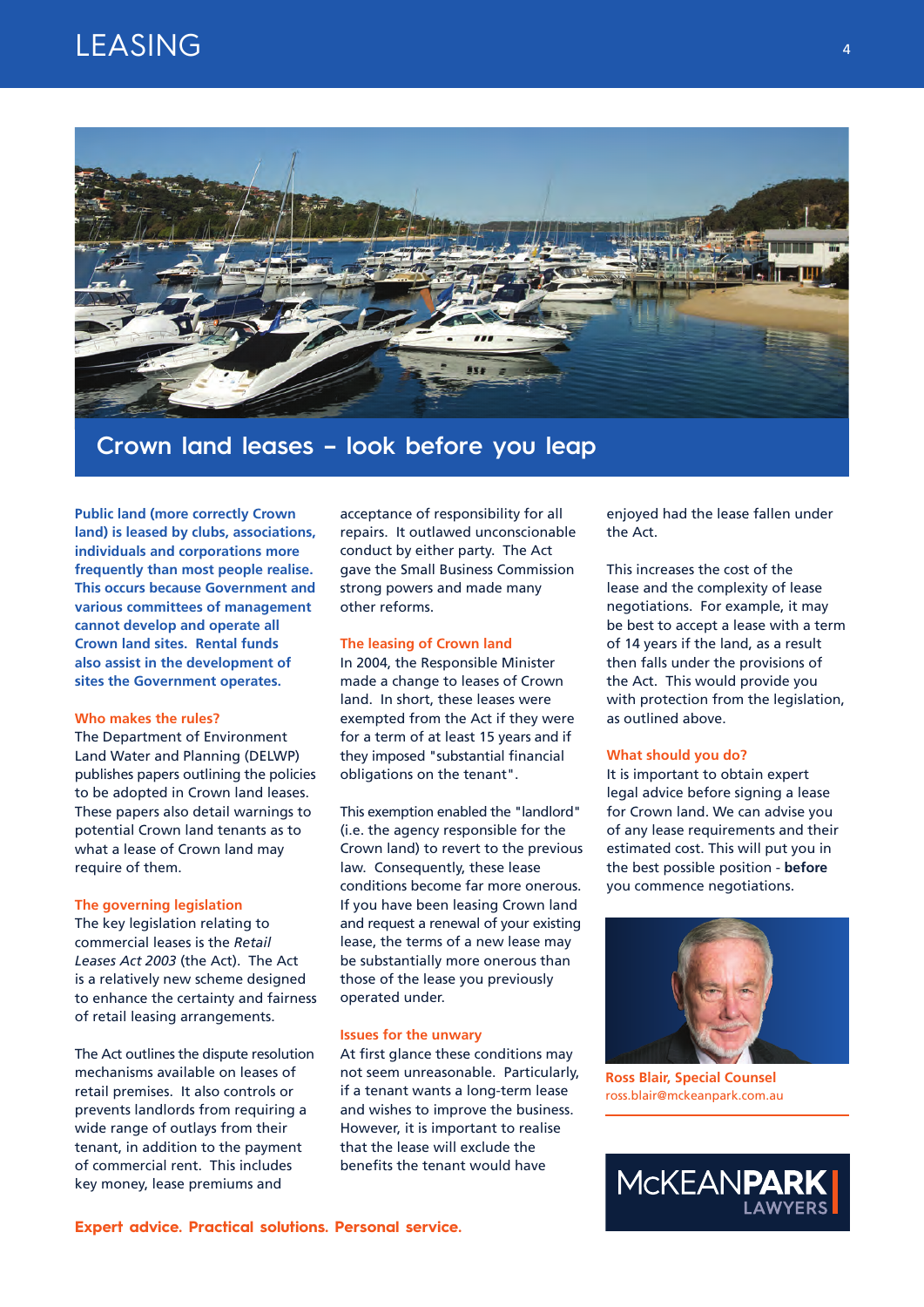# **BUILDING & CONSTRUCTION**



## **Security of payment – FAQs for contractors**

**The ability to get progress payments paid on time and in full has significant financial ramifications for contractors in the building and construction industry. Unfortunately, many contractors do not realise that the** *Building & Construction Industry Security of Payment Act 2002 (Vic)* **(the Act) can be an effective tool to enforce progress payments.**

It is important to note that the Act relates only to progress payments and is designed to protect contractor's cashflow during the project. Progress payments may still be subject to later adjustment under the contract. The Act has strict requirements that must be followed, failing which, otherwise good claims may go unpaid.

Each State has its own version of the Act. This article will focus on the Victorian regime and how a contractor will have the best opportunity to ensure a successful claim.

#### **Is my work covered by the Act?**

The Act covers all construction works and the supply of goods or services. It even extends to the hire of plant and equipment, landscaping and

professional services (e.g. design, architecture and surveying). However, there are some important exclusions, including domestic building contracts between a builder and a homeowner - as well as contracts for mining, oil and gas exploration.

### **When and how do I make a payment claim?**

Payment claims must be made on the date specified in the contract. This is known as a reference date. If there is no reference date specified in the contract, payment claims can be made pursuant to the Act, being every 20 business days. If a payment claim is not made within 3 months or other period specified in the contract, the right to make a claim will lapse.

The payment claim must clearly state:

- the work done or the goods or services supplied;
- the amount claimed; and
- that it is made pursuant to the Act with the words "This payment claim is made under the *Building and Construction Industry Security of Payment Act 2002*".

## **Is there anything that cannot be claimed?**

In short; yes. The Act refers to specific exclusions when making a payment claim, these include:

- amounts due to events such as latent conditions;
- time-related costs and changes in law;
- damages for breach of the contract; and
- any claim arising at law other than under the contract.

If claimed, the superintendent is entitled to (and likely will) reject those amounts or reject the progress claim in its entirety.

## **My payment claim is ready, what happens next?**

The payment claim must be served in accordance with the terms of the contract. If the contract does not specify a method of service, you can deliver it to the superintendent personally or by lodging it during normal office hours at the superintendent's ordinary place of business. You can also send it by post or facsimile addressed to the superintendent's ordinary place of business.